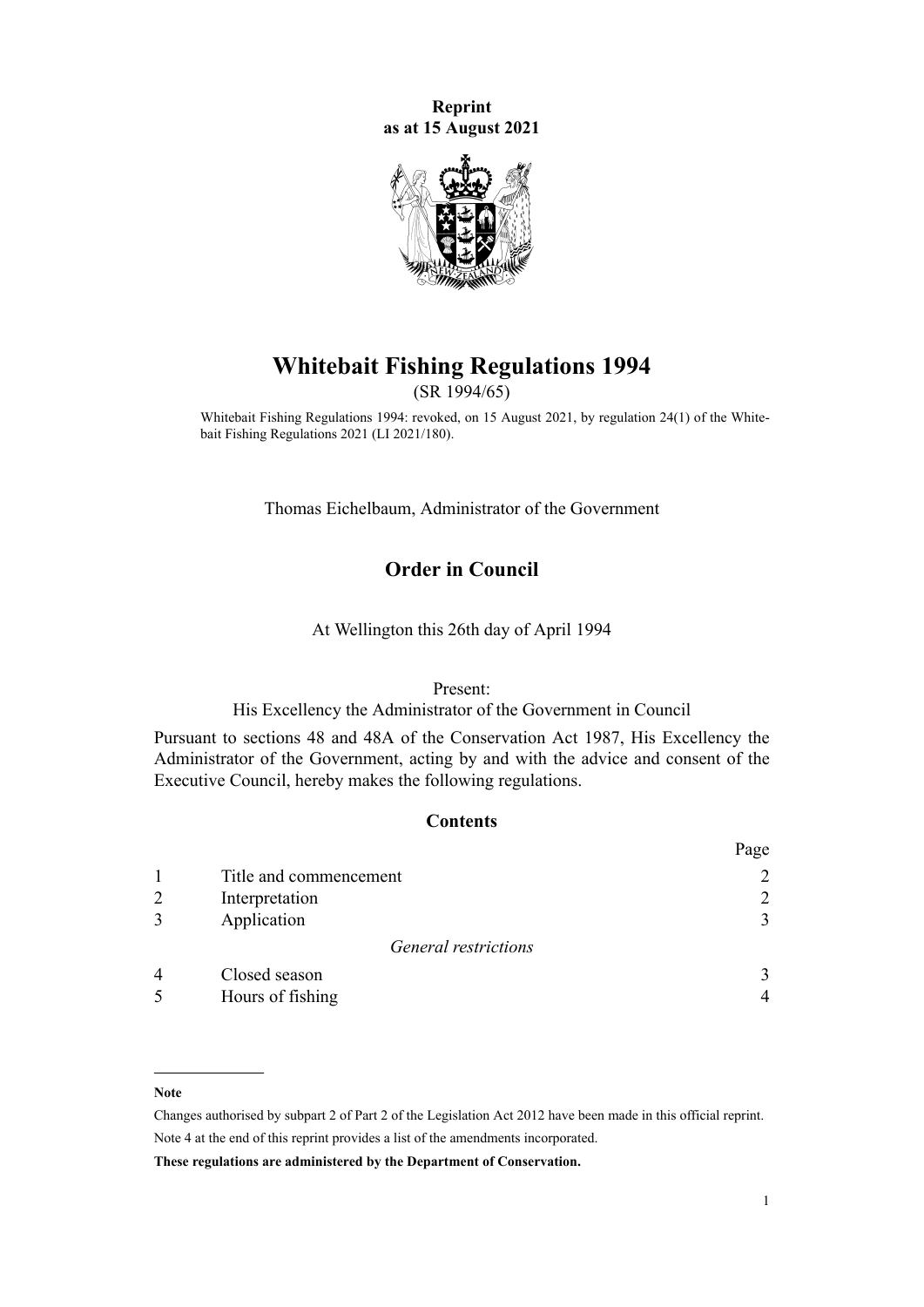<span id="page-1-0"></span>

| r 1 | <b>Whitebait Fishing Regulations 1994</b>                                  | 15 August 2021 |
|-----|----------------------------------------------------------------------------|----------------|
|     | Gear and method restrictions                                               |                |
| 6   | Whitebait nets and fishing gear                                            | 4              |
|     | Drag nets                                                                  | 5              |
| 8   | Net setting                                                                | 6              |
| 9   | Use of screens [Revoked]                                                   | 6              |
| 10  | Removal of fishing gear                                                    | 6              |
| 11  | Fishing for whitebait from vessels prohibited                              |                |
|     | General provisions                                                         |                |
| 12  | Prohibition on possession of whitebait in conjunction with<br>unlawful net |                |
| 13  | Returning of unlawfully taken fish                                         |                |
| 14  | Dumping of other fish prohibited                                           | 8              |
| 15  | Rivers, etc, not to be altered                                             | 8              |
| 16  | Offences                                                                   | 8              |
| 17  | Exemptions                                                                 | 9              |
| 18  | Whitebait taken for hui or tangi                                           | 9              |
| 19  | Revocation                                                                 | 10             |

Reprinted as at

# **Regulations**

#### **1 Title and commencement**

- (1) These regulations may be cited as the Whitebait Fishing Regulations 1994.
- (2) These regulations shall come into force on the 28th day after the date of their notification in the *Gazette*.

Regulation 1(1): amended, on 26 May 1994, by regulation 2 of the Whitebait Fishing Regulations 1994, Amendment No 1 (SR 1994/76).

## **2 Interpretation**

In these regulations, unless the context otherwise requires,—

**the Act** means the [Conservation Act 1987](http://legislation.govt.nz/pdflink.aspx?id=DLM103609)

**confluence** means the place where any river, stream, estuary, channel, or other water meets any other river, stream, estuary, channel, or other water having a separate source and a permanent and visible flow

**drag net** means any net or part of a net (including any warp, rope, chain, material, or device used in conjunction with, or attached to, the net) that—

- (a) is weighted on the bottom edge; and
- (b) is operated by surrounding any whitebait and being drawn over the bed of any waters or through any waters to the shore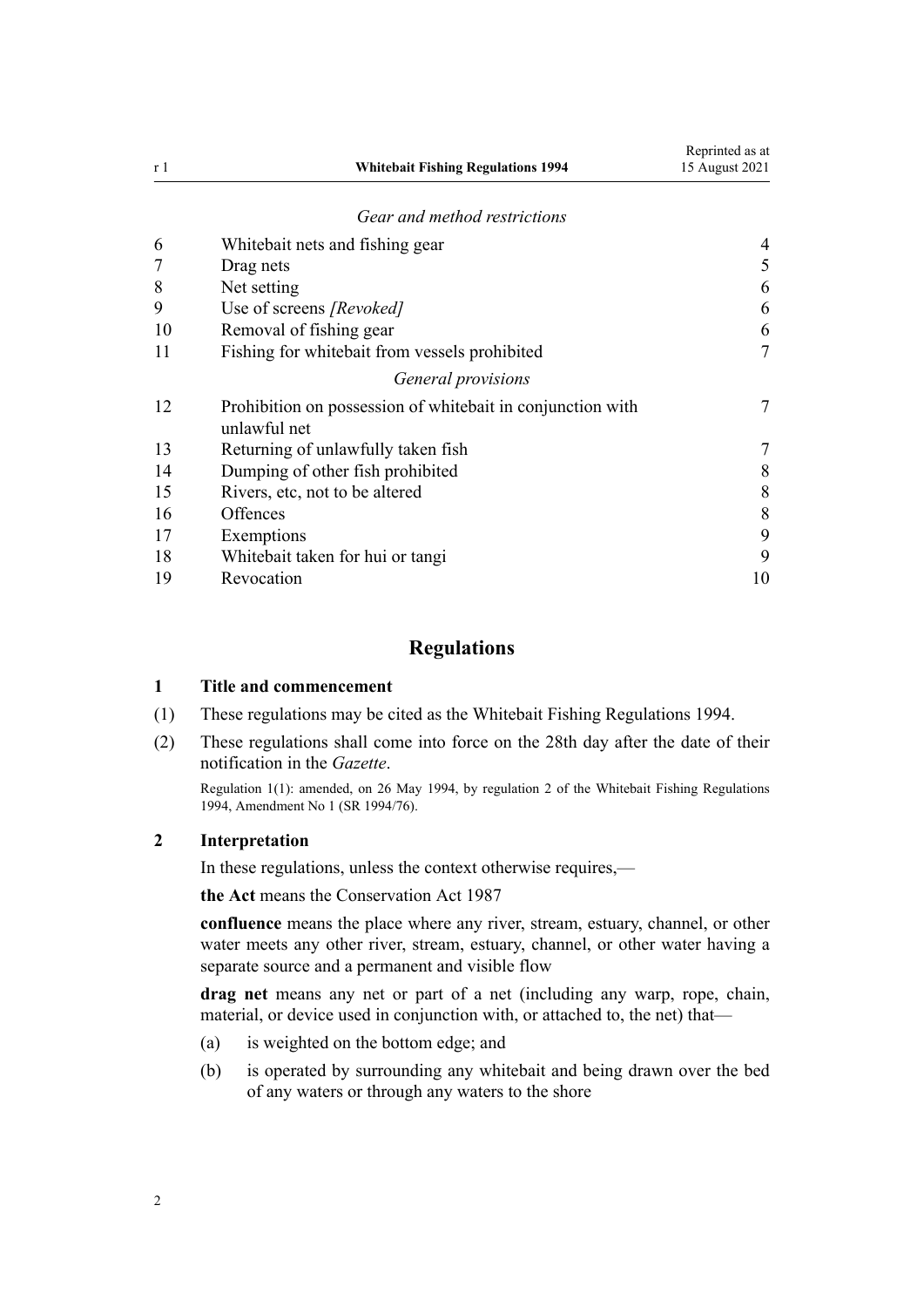<span id="page-2-0"></span>**fishing gear** includes any net, line, pot, trap, dredge, screen, apparatus, device, or thing that is used or is capable of being used for the purposes of taking whitebait

**river, stream, estuary, or <b>channel** means the waters of the river, stream, estuary, or channel, as the case may be; and includes all waters that are contained by natural or artificial banks

**vessel** means a ship, boat, hovercraft, raft, or vessel of any other description

**warranted officer** means a person who—

- (a) for the time being is so appointed under [section 59](http://legislation.govt.nz/pdflink.aspx?id=DLM106939) of the Act; and
- (b) is acting on or in respect of any matter or thing arising, situated, or for‐ merly situated, in the district, area, or areas, for which the person was appointed

**whitebait** means those fish commonly called whitebait, being—

- (a) the young or fry of the following *Galaxias* species:
	- (i) *Galaxias maculatus* (inanga):
	- (ii) *Galaxias brevipinnis* (koaro):
	- (iii) *Galaxias argenteus* (giant kokopu):
	- (iv) *Galaxias postvectis* (short jawed kokopu):
	- (v) *Galaxias fasciatus* (banded kokopu):
- (b) the young or fry of the fish (commonly known as smelt) of which the scientific name is *Retropinna retropinna*

**whitebait net** means any net or part of a net, contrivance, instrument, or device used or capable of being used to take the fish commonly known as whitebait.

Regulation 2 **screen**: revoked, on 15 August 1995, by regulation 2 of the Whitebait Fishing Regula‐ tions 1994, Amendment No 2 (SR 1995/140).

### **3 Application**

- (1) Except as provided in subclause (2), these regulations shall apply to all waters and places throughout New Zealand.
- (2) Nothing in these regulations shall apply to the waters and places to which the [Whitebait Fishing \(West Coast\) Regulations 1994](http://legislation.govt.nz/pdflink.aspx?id=DLM189577) apply.

# *General restrictions*

#### **4 Closed season**

(1) No person shall fish for whitebait in any waters or places in the North Island or the South Island during the period commencing on 1 December in any year and ending with the close of 14 August in the next year, or be in possession of any whitebait taken from any of those waters or places during that period.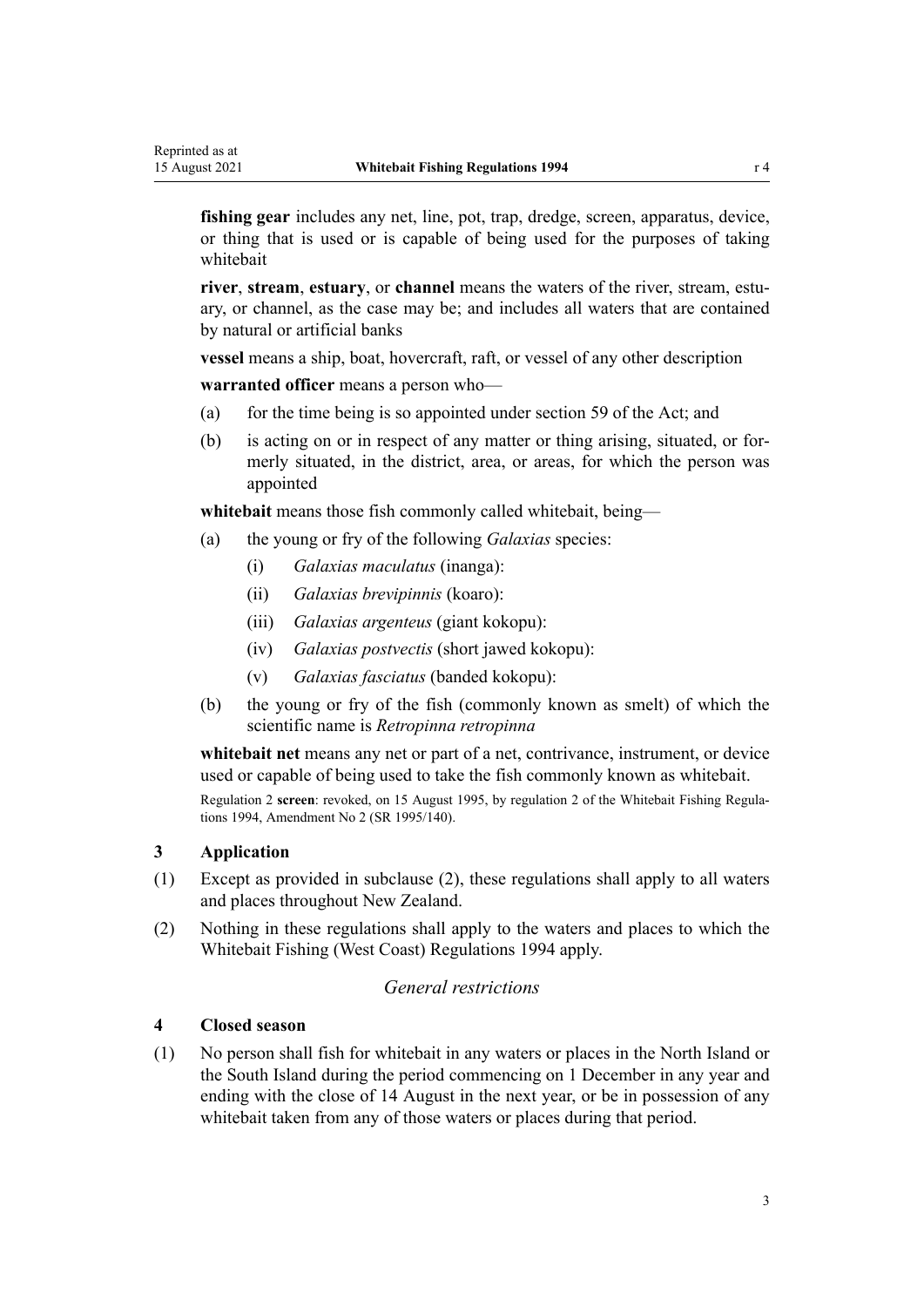- <span id="page-3-0"></span>(2) No person shall fish for whitebait in any waters or places in the Chatham Islands during the period commencing on 1 March in any year and ending with the close of 30 November in the same year, or be in possession of any whitebait taken from any of those waters or places during that period.
- (3) A person who contravenes this regulation commits an infringement offence and is liable to—
	- (a) an infringement fee of \$400; or
	- (b) a fine imposed by a court not exceeding \$800.
- (4) Subclause (3) does not prevent the prosecution of, and conviction for, a contra‐ vention of this regulation.

Regulation 4(3): inserted, on 3 February 2020, by [regulation 56](http://legislation.govt.nz/pdflink.aspx?id=LMS190015) of the Conservation (Infringement Offences in Regulations) Amendment Regulations 2019 (LI 2019/326).

Regulation 4(4): inserted, on 3 February 2020, by [regulation 56](http://legislation.govt.nz/pdflink.aspx?id=LMS190015) of the Conservation (Infringement Offences in Regulations) Amendment Regulations 2019 (LI 2019/326).

## **5 Hours of fishing**

- (1) No person shall fish for whitebait,—
	- (a) if the fishing occurs during any period for the time being prescribed by Order in Council under [section 4\(1\)](http://legislation.govt.nz/pdflink.aspx?id=DLM412773) of the Time Act 1974 when the time for general purposes in New Zealand is 1 hour in advance of New Zealand standard time, between the hours of 9 pm on any day and 6 am on the next day:
	- (b) in any other case, between the hours of 8 pm on any day and 5 am on the next day.
- (2) A person who contravenes this regulation commits an infringement offence and is liable to—
	- (a) an infringement fee of \$400; or
	- (b) a fine imposed by a court not exceeding \$800.
- (3) Subclause (2) does not prevent the prosecution of, and conviction for, a contra‐ vention of this regulation.

Regulation 5: substituted, on 15 August 1995, by regulation 3 of the Whitebait Fishing Regulations 1994, Amendment No 2 (SR 1995/140).

Regulation 5(2): inserted, on 3 February 2020, by [regulation 57](http://legislation.govt.nz/pdflink.aspx?id=LMS190016) of the Conservation (Infringement Offences in Regulations) Amendment Regulations 2019 (LI 2019/326).

Regulation 5(3): inserted, on 3 February 2020, by [regulation 57](http://legislation.govt.nz/pdflink.aspx?id=LMS190016) of the Conservation (Infringement Offences in Regulations) Amendment Regulations 2019 (LI 2019/326).

# *Gear and method restrictions*

#### **6 Whitebait nets and fishing gear**

(1) No person shall use, set, or possess in or adjacent to any river, stream, estuary, or channel any whitebait net that—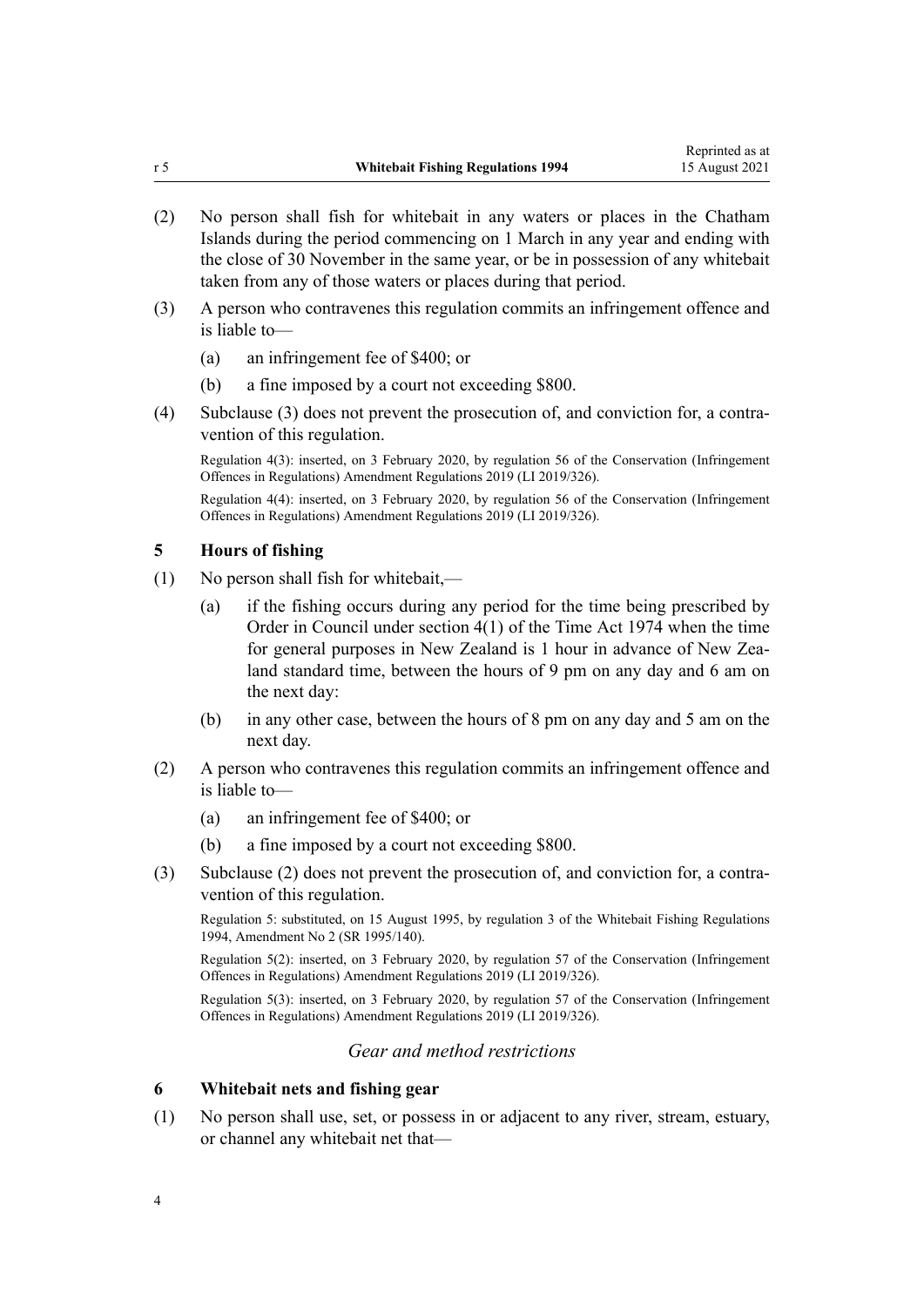- <span id="page-4-0"></span>(a) has a net mouth in excess of  $4.5$  m in circumference or perimeter measured around the inside of the net frame; or
- (b) has an overall length exceeding 3.5 m; or
- (c) has any framing material that exceeds 120 mm in width.
- (2) No person shall set or use any fishing gear that—
	- (a) exceeds more than one-third of the width of any river, stream, estuary, or channel at that place at that time; or
	- (b) in conjunction with any fishing gear set or used by any other person, will exceed more than one-third of the width of the river, stream, estuary, or channel at that place at that time; or
	- (c) exceeds 6 m in total length.
- (3) No person shall set or use more than 1 whitebait net at any time.
- (4) Every person who sets or uses a whitebait net shall remain within 10 m of any such net.
- (5) A person who contravenes this regulation commits an infringement offence and is liable to—
	- (a) an infringement fee of \$400; or
	- (b) a fine imposed by a court not exceeding \$800.
- (6) Subclause (5) does not prevent the prosecution of, and conviction for, a contra‐ vention of this regulation.

Regulation 6(5): inserted, on 3 February 2020, by [regulation 58](http://legislation.govt.nz/pdflink.aspx?id=LMS190017) of the Conservation (Infringement Offences in Regulations) Amendment Regulations 2019 (LI 2019/326).

Regulation 6(6): inserted, on 3 February 2020, by [regulation 58](http://legislation.govt.nz/pdflink.aspx?id=LMS190017) of the Conservation (Infringement Offences in Regulations) Amendment Regulations 2019 (LI 2019/326).

## **7 Drag nets**

- (1) No person shall use, set, or possess in or adjacent to any river, stream, estuary, or channel any drag net having netting that—
	- (a) exceeds 3.5 m in length; or
	- (b) exceeds 1 m in height; or
	- (c) is not flat or contains pockets, bags, funnels, or traps when laid out on a flat surface.
- (2) No person shall use, set, or possess in or adjacent to any river, stream, estuary, or channel any drag net that has an overall length exceeding 6 m when laid out on a flat surface.
- (3) A person who contravenes this regulation commits an infringement offence and is liable to—
	- (a) an infringement fee of \$400; or
	- (b) a fine imposed by a court not exceeding \$800.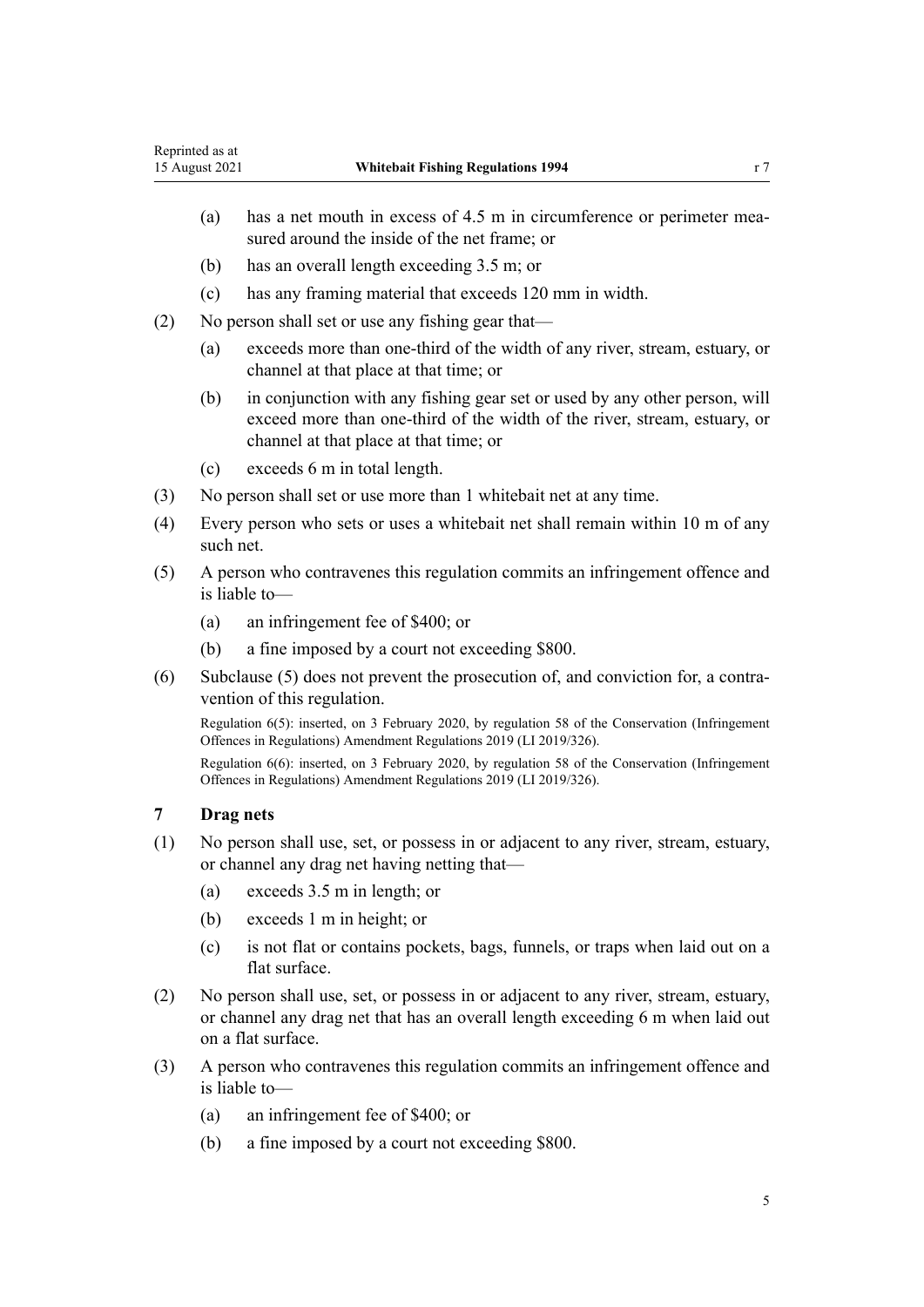<span id="page-5-0"></span>(4) Subclause (3) does not prevent the prosecution of, and conviction for, a contra‐ vention of this regulation.

Regulation 7(3): inserted, on 3 February 2020, by [regulation 59](http://legislation.govt.nz/pdflink.aspx?id=LMS190018) of the Conservation (Infringement Offences in Regulations) Amendment Regulations 2019 (LI 2019/326).

Regulation 7(4): inserted, on 3 February 2020, by [regulation 59](http://legislation.govt.nz/pdflink.aspx?id=LMS190018) of the Conservation (Infringement Offences in Regulations) Amendment Regulations 2019 (LI 2019/326).

## **8 Net setting**

- (1) No person shall—
	- (a) fish for whitebait within 20 m of any tide gate, flood gate, confluence, or culvert; or
	- (b) fish for whitebait from any bridge.
- (2) A person who contravenes this regulation commits an infringement offence and is liable to—
	- (a) an infringement fee of \$400; or
	- (b) a fine imposed by a court not exceeding \$800.
- (3) Subclause (2) does not prevent the prosecution of, and conviction for, a contra‐ vention of this regulation.

Regulation 8(2): inserted, on 3 February 2020, by [regulation 60](http://legislation.govt.nz/pdflink.aspx?id=LMS190019) of the Conservation (Infringement Offences in Regulations) Amendment Regulations 2019 (LI 2019/326).

Regulation 8(3): inserted, on 3 February 2020, by [regulation 60](http://legislation.govt.nz/pdflink.aspx?id=LMS190019) of the Conservation (Infringement Offences in Regulations) Amendment Regulations 2019 (LI 2019/326).

#### **9 Use of screens**

#### *[Revoked]*

Regulation 9: revoked, on 15 August 1995, by regulation 4 of the Whitebait Fishing Regulations 1994, Amendment No 2 (SR 1995/140).

## **10 Removal of fishing gear**

- (1) Every person fishing for whitebait on 1 or more occasions on any day shall remove all his or her fishing gear from the water—
	- (a) at the cessation of fishing on each occasion; or
	- (b) not later than 8 pm (or not later than 9 pm during any period referred to in regulation  $5(a)$ ) on the same day,—

whichever is the earlier.

- (2) A person who contravenes this regulation commits an infringement offence and is liable to—
	- (a) an infringement fee of \$400; or
	- (b) a fine imposed by a court not exceeding \$800.
- (3) Subclause (2) does not prevent the prosecution of, and conviction for, a contra‐ vention of this regulation.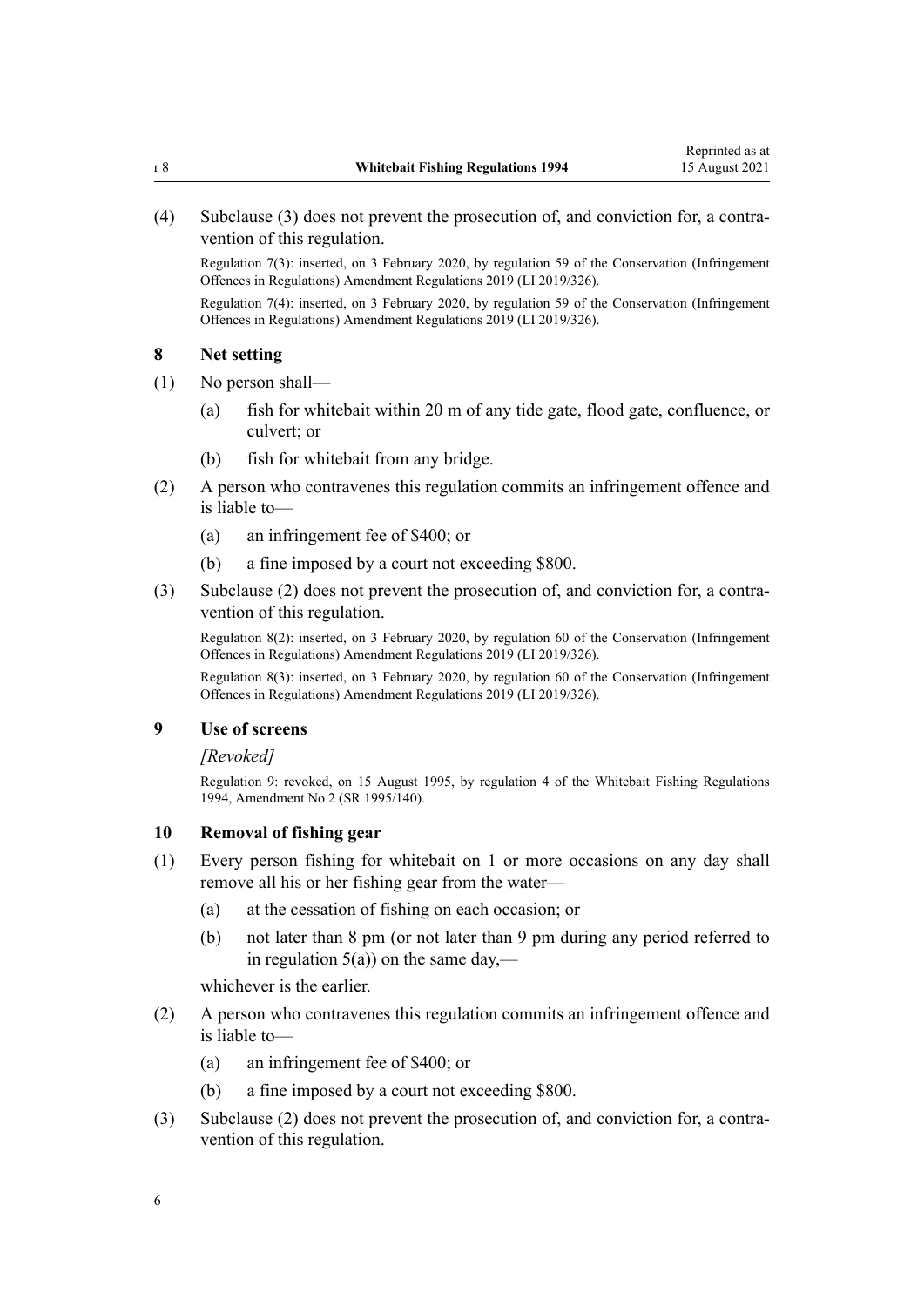<span id="page-6-0"></span>Regulation 10: substituted, on 15 August 1995, by regulation 5 of the Whitebait Fishing Regulations 1994, Amendment No 2 (SR 1995/140).

Regulation 10(2): inserted, on 3 February 2020, by [regulation 60](http://legislation.govt.nz/pdflink.aspx?id=LMS190019) of the Conservation (Infringement Offences in Regulations) Amendment Regulations 2019 (LI 2019/326).

Regulation 10(3): inserted, on 3 February 2020, by [regulation 60](http://legislation.govt.nz/pdflink.aspx?id=LMS190019) of the Conservation (Infringement Offences in Regulations) Amendment Regulations 2019 (LI 2019/326).

#### **11 Fishing for whitebait from vessels prohibited**

- (1) No person shall use any vessel to fish for whitebait.
- (2) A person who contravenes this regulation commits an infringement offence and is liable to—
	- (a) an infringement fee of \$400; or
	- (b) a fine imposed by a court not exceeding \$800.
- (3) Subclause (2) does not prevent the prosecution of, and conviction for, a contra‐ vention of this regulation.

Regulation 11(2): inserted, on 3 February 2020, by [regulation 60](http://legislation.govt.nz/pdflink.aspx?id=LMS190019) of the Conservation (Infringement Offences in Regulations) Amendment Regulations 2019 (LI 2019/326).

Regulation 11(3): inserted, on 3 February 2020, by [regulation 60](http://legislation.govt.nz/pdflink.aspx?id=LMS190019) of the Conservation (Infringement Offences in Regulations) Amendment Regulations 2019 (LI 2019/326).

# *General provisions*

### **12 Prohibition on possession of whitebait in conjunction with unlawful net**

- (1) No person shall be in possession of any whitebait together with any whitebait net that the person is not permitted to set or use by these regulations, whether or not that net is being used in fishing.
- (2) A person who contravenes this regulation commits an infringement offence and is liable to—
	- (a) an infringement fee of \$400; or
	- (b) a fine imposed by a court not exceeding \$800.
- (3) Subclause (2) does not prevent the prosecution of, and conviction for, a contra‐ vention of this regulation.

Regulation 12(2): inserted, on 3 February 2020, by [regulation 60](http://legislation.govt.nz/pdflink.aspx?id=LMS190019) of the Conservation (Infringement Offences in Regulations) Amendment Regulations 2019 (LI 2019/326).

Regulation 12(3): inserted, on 3 February 2020, by [regulation 60](http://legislation.govt.nz/pdflink.aspx?id=LMS190019) of the Conservation (Infringement Offences in Regulations) Amendment Regulations 2019 (LI 2019/326).

#### **13 Returning of unlawfully taken fish**

- (1) Any person engaged in fishing for whitebait shall, taking all reasonable care to ensure their survival, immediately return any fish that are unlawfully taken back into the waters from which the fish were taken.
- (2) A person who contravenes this regulation commits an infringement offence and is liable to—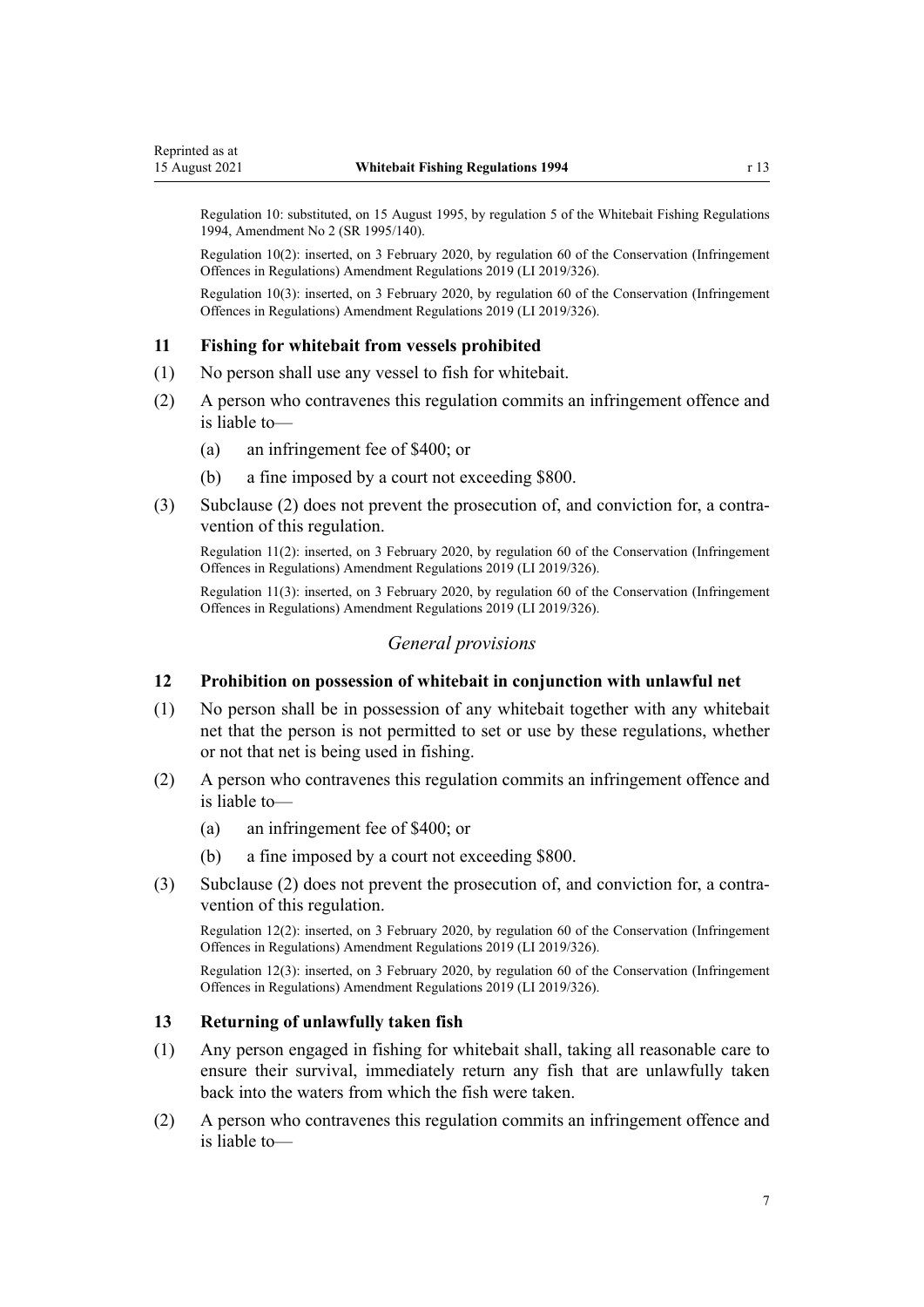- <span id="page-7-0"></span>(a) an infringement fee of \$400; or
- (b) a fine imposed by a court not exceeding \$800.
- (3) Subclause (2) does not prevent the prosecution of, and conviction for, a contra‐ vention of this regulation.

Regulation 13(2): inserted, on 3 February 2020, by [regulation 60](http://legislation.govt.nz/pdflink.aspx?id=LMS190019) of the Conservation (Infringement Offences in Regulations) Amendment Regulations 2019 (LI 2019/326).

Regulation 13(3): inserted, on 3 February 2020, by [regulation 60](http://legislation.govt.nz/pdflink.aspx?id=LMS190019) of the Conservation (Infringement Offences in Regulations) Amendment Regulations 2019 (LI 2019/326).

#### **14 Dumping of other fish prohibited**

- (1) No person shall discard or dump on shore any fish taken when fishing for whitebait.
- (2) A person who contravenes this regulation commits an infringement offence and is liable to—
	- (a) an infringement fee of \$400; or
	- (b) a fine imposed by a court not exceeding \$800.
- (3) Subclause (2) does not prevent the prosecution of, and conviction for, a contra‐ vention of this regulation.

Regulation 14(2): inserted, on 3 February 2020, by [regulation 60](http://legislation.govt.nz/pdflink.aspx?id=LMS190019) of the Conservation (Infringement Offences in Regulations) Amendment Regulations 2019 (LI 2019/326).

Regulation 14(3): inserted, on 3 February 2020, by [regulation 60](http://legislation.govt.nz/pdflink.aspx?id=LMS190019) of the Conservation (Infringement Offences in Regulations) Amendment Regulations 2019 (LI 2019/326).

#### **15 Rivers, etc, not to be altered**

Nothing in these regulations shall be construed so as to permit any person fish‐ ing for whitebait to interfere with, alter, or modify the natural bed or banks of any river, stream, estuary, or channel.

#### **16 Offences**

Every person commits an offence and is liable on conviction to a fine not exceeding \$5,000 who—

- (a) contravenes, or fails to comply with, any of [regulations 4 to 14](#page-2-0); or
- (b) takes whitebait otherwise than in accordance with conditions imposed under [regulation 17\(3\);](#page-8-0) or
- (c) takes whitebait for a hui or tangi—
	- (i) without giving the notification required by [regulation 18\(b\)](#page-8-0); or
	- (ii) otherwise than in accordance with any conditions imposed by the Director-General under [regulation 18\(c\)](#page-8-0).

Regulation 16: amended, on 1 July 2013, by [section 413](http://legislation.govt.nz/pdflink.aspx?id=DLM3360714) of the Criminal Procedure Act 2011 (2011 No 81).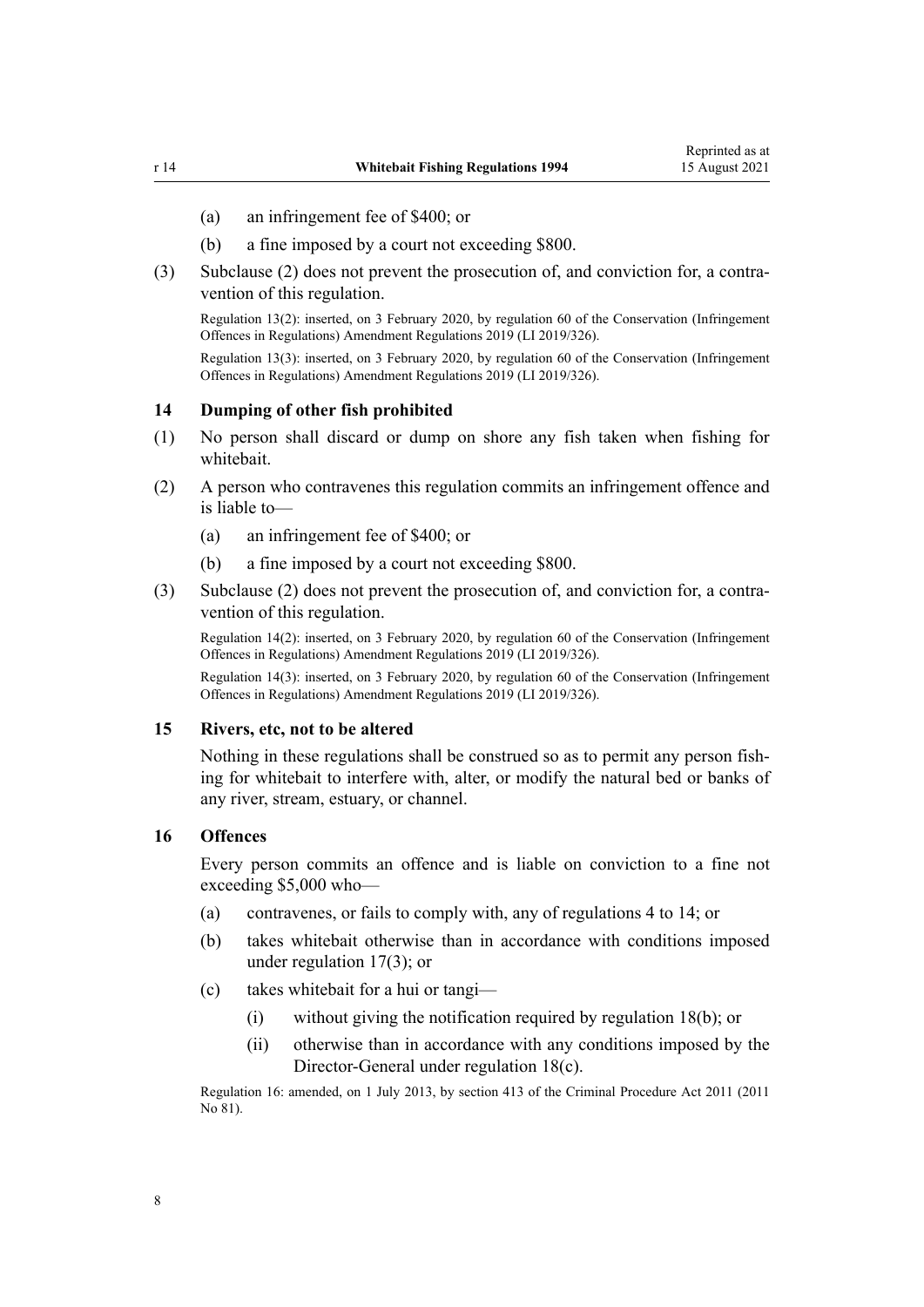# <span id="page-8-0"></span>**17 Exemptions**

- (1) Notwithstanding [regulation 11,](#page-6-0) any person may fish from a vessel if he or she—
	- (a) is a disabled person within the meaning of the Disabled Persons Employment Promotion Act 1960, or suffers from an infirmity or chronic disability, and is unable to fish by any other means; and
	- (b) holds a current authorisation issued by the Director-General under subclause (3).
- (2) Notwithstanding any other provision in these regulations, any person who wishes to take whitebait for the purposes of management, research, or scientific study or to take whitebait by any particular method for any such purpose, but is otherwise prevented from doing so by any provision of these regulations, may take whitebait for any such purpose or by any such method if he or she holds a current authorisation issued by the Director-General under subclause (3).
- $(3)$  If—
	- (a) an application for an authorisation referred to in subclause (1) or sub‐ clause (2) is in accordance with that subclause; and
	- (b) the Director-General is satisfied that the grant of an authorisation in that case will not adversely affect the overall conservation and management of the fishery,—

the Director-General shall grant the authorisation; and he or she may make the authorisation subject to such conditions as he or she considers necessary for the overall conservation and management of the fishery.

- (3A) A person who takes whitebait in contravention of any conditions imposed under subclause (3) commits an infringement offence and is liable to—
	- (a) an infringement fee of \$400; or
	- (b) a fine imposed by a court not exceeding \$800.
- (3B) Subclause (3A) does not prevent the prosecution of, and conviction for, a contravention of any conditions imposed under subclause (3).
- (4) Every authorisation granted under subclause (3) shall have effect according to its tenor and may be amended or revoked, as the case may require, to reflect changed circumstances.

Regulation 17(3A): inserted, on 3 February 2020, by [regulation 61](http://legislation.govt.nz/pdflink.aspx?id=LMS190022) of the Conservation (Infringement Offences in Regulations) Amendment Regulations 2019 (LI 2019/326).

Regulation 17(3B): inserted, on 3 February 2020, by [regulation 61](http://legislation.govt.nz/pdflink.aspx?id=LMS190022) of the Conservation (Infringement Offences in Regulations) Amendment Regulations 2019 (LI 2019/326).

## **18 Whitebait taken for hui or tangi**

- (1) Nothing in these regulations imposing any restriction on the taking of whitebait shall apply where—
	- (a) the whitebait are taken for the purposes of a hui or tangi; and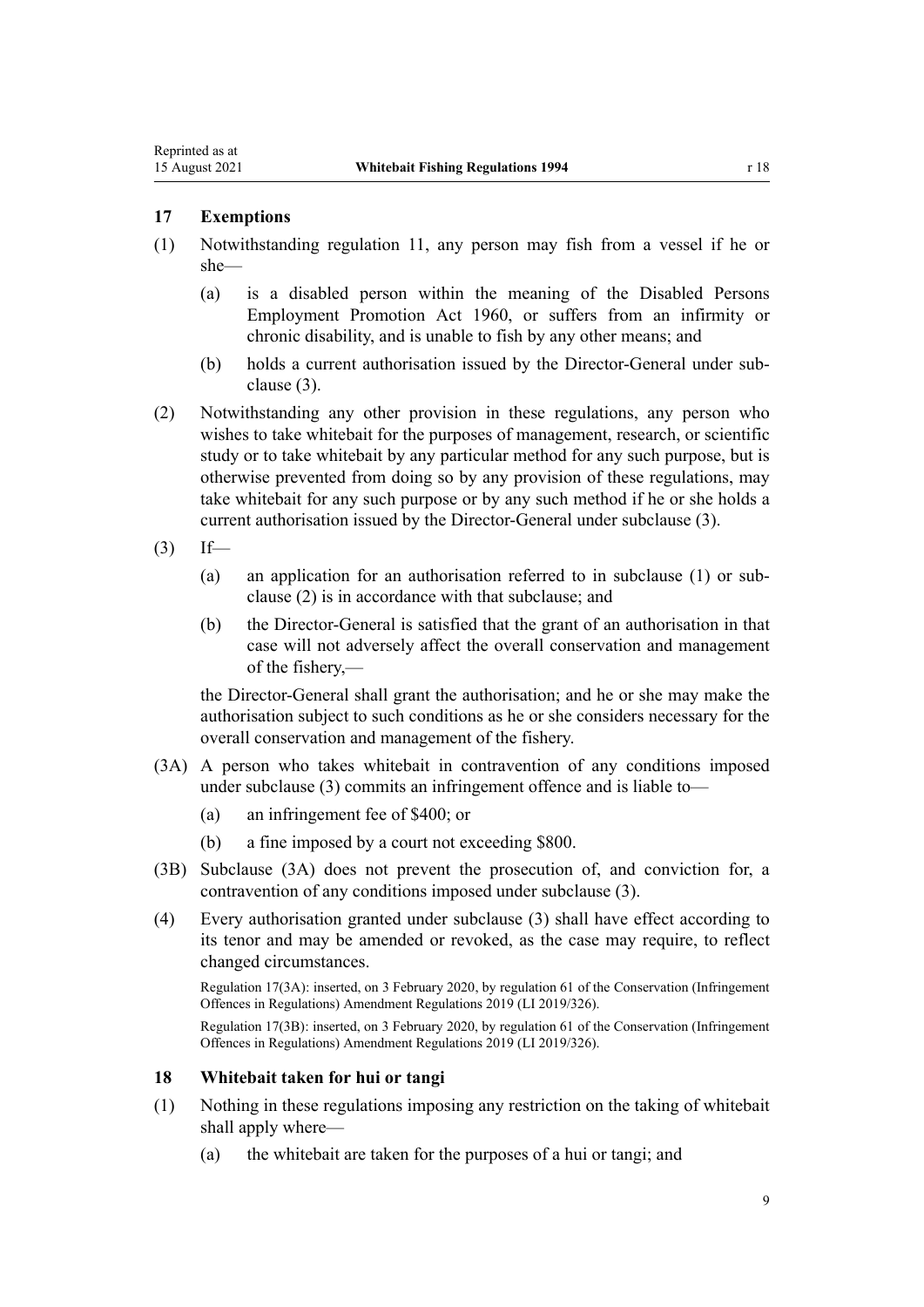- <span id="page-9-0"></span>(b) the intention to take the whitebait has been notified to a warranted officer by or on behalf of a council or committee representing any Maori community before the whitebait are taken; and
- (c) the whitebait are taken in accordance with any conditions relating to the quantity or methods of taking the whitebait, the areas where the whitebait may be taken, or the persons who may take the whitebait, being conditions that are imposed by the Director-General and considered by the Director-General to be necessary for the overall conservation and management of the fishery.
- (2) A person who takes whitebait for a hui or tangi without giving notification as required by subclause  $(1)(b)$ , or in contravention of any conditions imposed by the Director-General under subclause (1)(c), commits an infringement offence and is liable to—
	- (a) an infringement fee of \$400; or
	- (b) a fine imposed by a court not exceeding \$800.
- (3) Subclause (2) does not prevent the prosecution of, and conviction for, a failure to give notification as required by subclause  $(1)(b)$ , or a contravention of any conditions imposed by the Director-General under subclause (1)(c).

Regulation 18(2): inserted, on 3 February 2020, by [regulation 62](http://legislation.govt.nz/pdflink.aspx?id=LMS190023) of the Conservation (Infringement Offences in Regulations) Amendment Regulations 2019 (LI 2019/326).

Regulation 18(3): inserted, on 3 February 2020, by [regulation 62](http://legislation.govt.nz/pdflink.aspx?id=LMS190023) of the Conservation (Infringement Offences in Regulations) Amendment Regulations 2019 (LI 2019/326).

## **19 Revocation**

The Whitebait Fishing Regulations 1991 (SR 1991/171) are hereby consequentially revoked.

> Martin Bell, Acting for Clerk of the Executive Council.

Issued under the authority of the [Legislation Act 2012](http://legislation.govt.nz/pdflink.aspx?id=DLM2997643). Date of notification in *Gazette*: 28 April 1994.